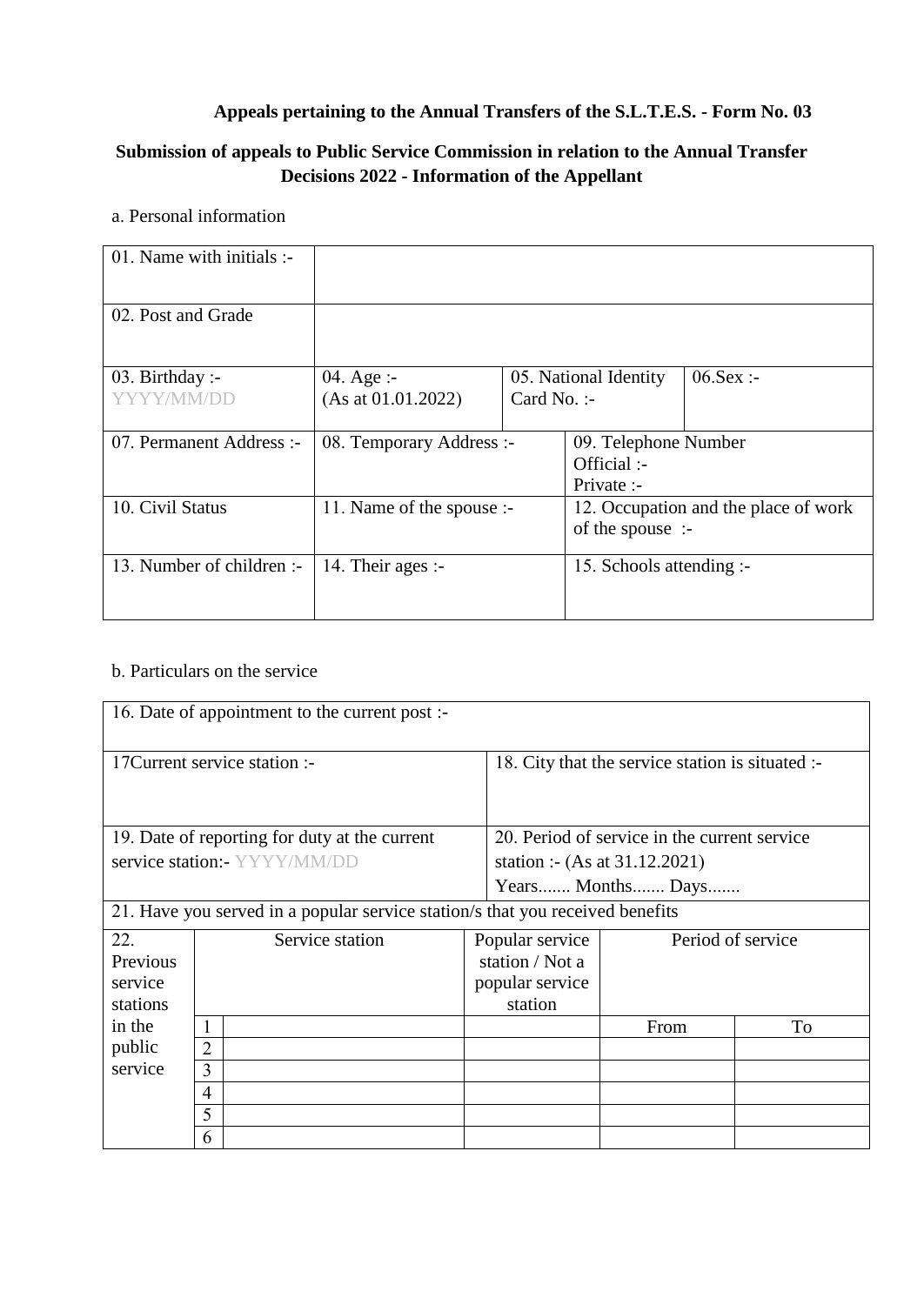## c. Information on requesting transfers (Mark  $\checkmark$  in the relevant cage)

| 23 | Have you applied for annual                                    | Yes            |  | If applied for transfers, service stations |  |
|----|----------------------------------------------------------------|----------------|--|--------------------------------------------|--|
|    | transfers?                                                     | N <sub>o</sub> |  | applied for                                |  |
|    |                                                                |                |  | .,                                         |  |
|    |                                                                |                |  | 2.                                         |  |
|    |                                                                |                |  | 3.                                         |  |
|    |                                                                |                |  | 4.                                         |  |
|    |                                                                |                |  | 5.                                         |  |
|    | Mention the Service station to which you have been transferred |                |  |                                            |  |

24. Number of officers involved in the transfer circle ................................

| 25. Have you applied for the committee for reviewing | Yes            |  |
|------------------------------------------------------|----------------|--|
| transfers                                            | N <sub>0</sub> |  |

26. Information on the request made to the Review Committee

| Cancellation of transfers    | If applied for the revision of the transfer, |
|------------------------------|----------------------------------------------|
|                              | service stations applied for                 |
| Revision of a transfer       |                                              |
| For obtaining a new transfer |                                              |
|                              |                                              |

27. Decision of the Committee for reviewing transfers

28. Reasons for making an appeal to the Public Services Commission against the decision of the committee for reviewing transfers.

| <u>.</u> |  |
|----------|--|
|          |  |

29. Certified copies of the written evidence to prove the above reasons are attached as following annexes.

| Annex        |  |
|--------------|--|
| Annex $(02)$ |  |
| Annex        |  |

30. Reliefs sought

| <u>.</u> |  |
|----------|--|
| .        |  |